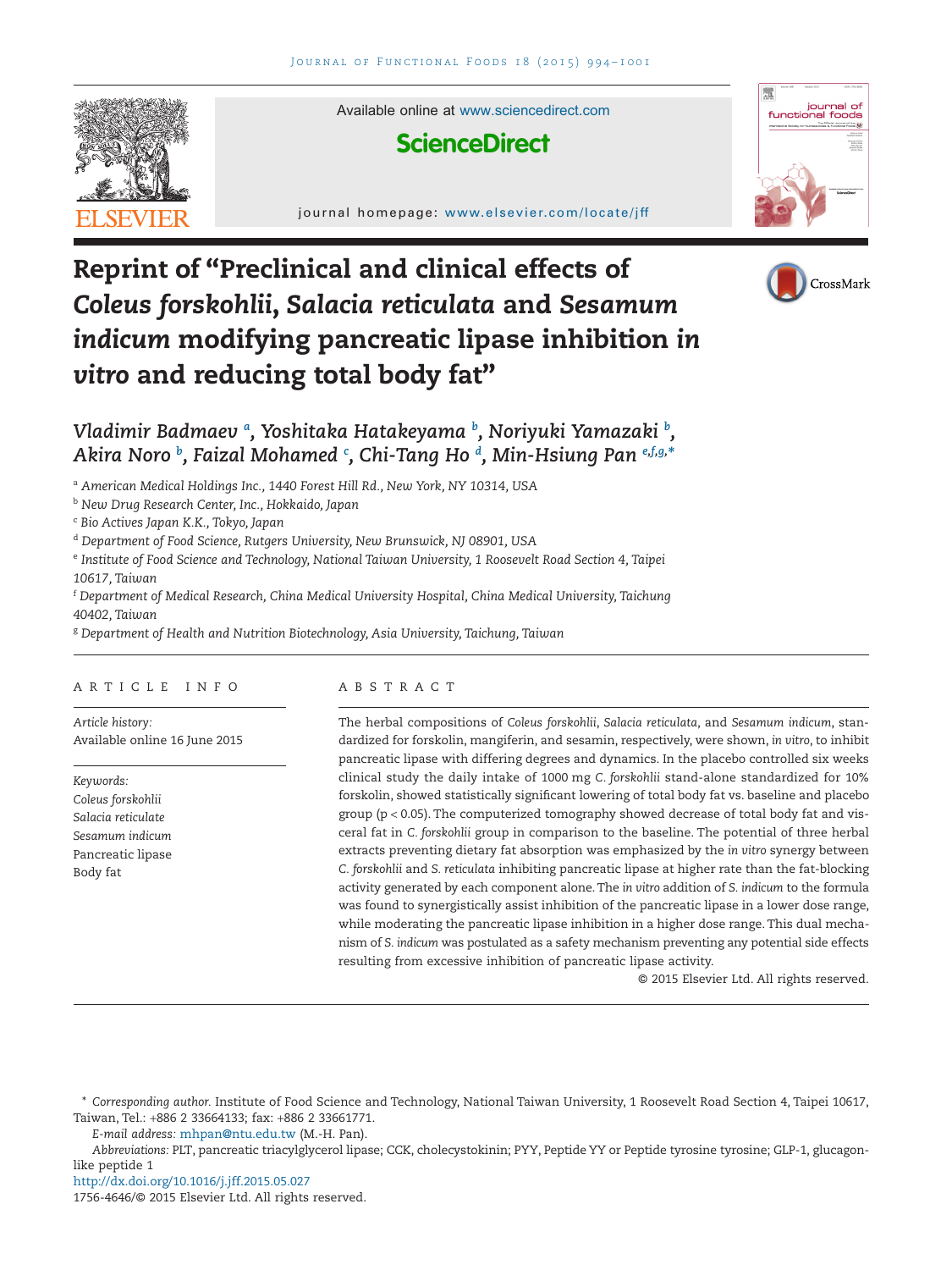#### **1. Introduction**

Digestion and absorption of dietary fat is regulated by the action of pancreatic triacylglycerol lipase (PTL), and colipase, a small protein cofactor, needed by pancreatic lipase for efficient dietary lipid hydrolysis. The nutrientdense western type diet, super-sizing meals, overeating, snacking and sedentary life style are the risk-factors for developing overweight and obesity conditions. However, for as long as the digestive tract and its main metabolic organ liver are processing major groups of nutrients, i.e. proteins, fats and carbohydrates the population is safeguarded from overweight and obesity. Over time excess dietary fats and carbohydrates, which can be converted in the liver to fatty acids, pose major problem for metabolic health of the liver [\(Angulo & Lindor, 2002\)](#page-6-0). The long standing excess dietary fats and carbohydrates contributes to accumulation of the liver fat content over 5%, impaired beta oxidation of fatty acids, decreased insulin sensitivity and potential comorbid conditions, i.e. obesity, pre-diabetes, diabetes, metabolic syndrome and chronic degenerative conditions [\(Vuppalanchi](#page-7-0) [& Chalasani, 2009\)](#page-7-0). Therefore, deterioration of metabolic functions of the liver due to excess fat content should be considered a direct cause or contributing factor to overweight and obesity.

The enzyme and cofactor are excreted from the pancreas to the duodenum, and PTL is the primary lipase that hydrolyzes dietary fat molecules in the human digestive tract, converting triacylglycerol substrates to monoacylglycerols and free fatty acids. The resulting molecules (2 free fatty acids and one 2-monoacylglycerol) are packed into micelle then absorbed into the lymphatic system by a specialized vessel called a lacteal. Colipase, an enzyme belonging to a family of pancreatic lipases, binds to the non-catalytic domain of lipase, and increases stability and hydrophobicity of the binding site of the enzyme. Colipase also prevents the inhibitory effect of various dietary factors on the lipase-catalyzed hydrolysis of dietary long-chain fatty acids of triacylglycerols [\(Kerfelec et al.,](#page-7-1) [2008\)](#page-7-1).

Blocking the mechanisms of dietary fat digestion and absorption has been utilized in the management of obesity [\(Wu et al., 2013\)](#page-7-2). Inhibition of PTL activity with tetrahydrolipstatin (Orlistat/Xenical) and its diluted version, sold over-the-counter under brand name Alli, has been widely used in the pharmacotherapy of obesity [\(Chen, Wu, Liu, &](#page-6-1) [Shen, 2014\)](#page-6-1). While tetrahydrolipstatin based products have been clinically proven as safe and effective, there are several known and potential side effects of the therapy. The primary side effects of the drug are gastrointestinal tract-related, and include steatorrhea (oily, loose stools with excessive intestinal putrefaction and flatus due to unabsorbed fats reaching the large intestine), fecal incontinence, frequent bowel movements and urgency. The potential organ toxicity of tetrahydrolipstatin has been signaled by the U.S. Food and Drug Administration (FDA). On May 26, 2010, the FDA has approved a revised label for tetrahydrolipstatin based drugs to include new safety information about cases of liver injury that have been reported rarely with the use of this medication [\(FDA,](#page-6-2) [2010\)](#page-6-2).

The use of tetrahydrolipstatin has been associated with isolated cases of acute kidney injury, possibly due to the fat malabsorption resulting from the excessive inhibition of pancreatic lipase, leading to the formation of soaps with calcium and resulting in increased free oxalate absorption and hyperoxaluria [\(Filippatos et al., 2008\)](#page-6-3). Absorption of fatsoluble vitamins and other fat-soluble nutrients may be compromised with tetrahydrolipstatin, and to prevent the therapy associated vitamin deficiency, supplemental multivitamin containing vitamins A, D, E, K, and beta-carotene should be taken once a day while on tetrahydrolipstatin therapy.There are also recognized shortfalls of the weight loss mechanism of tetrahydrolipstatin, including increasing appetite and time dependent diminishing drug efficacy occurring after several weeks of treatment. In one study perception of satiety was significantly decreased in subjects on tetrahydrolipstatin coinciding with the significant decrease in circulating satiety hormones i.e. cholecystokinin (CCK), Peptide YY (PYY), and glucagonlike peptide 1 (GLP-1) in the study subjects [\(Ellrichmann et al.,](#page-6-4) [2008\)](#page-6-4).

There is continuous search for products, especially nutritional products which would possess dietary fat blocking abilities [\(Sung et al., 2014\)](#page-7-3). Several plants have been identified as potential fat blockers. One of those, *Salacia reticulata* root extract comes from a climbing woody plant native to India, which has played a role in traditional Ayurvedic medicine as an anti-diabetic herb [\(Shivaprasad](#page-7-4) [et al., 2013\)](#page-7-4). *S. reticulata* containing polyphenols and thiosulgars has the ability to inhibit pancreatic triacylglycerol lipase and alpha glucosidase, reducing the rate of dietary fat and sugar absorption after a meal. Similarly *Sesamum indicum* seed extract is a pancreatic triacylglycerol lipase inhibitor. It is also a rich source of protein, minerals and lignans believed to support healthy circulatory, immune and metabolic functions [\(Mirmiran, Bahadoran, Golzarand, Rajab, &](#page-7-5) [Azizi, 2013\)](#page-7-5).

Best known for supporting weight management is *Coleus forskohlii*. This plant, which comes from the mountains of Asia, has been used for centuries in tradition of India cuisine (pickles) and more recently in formulation of Ayurveda medicines [\(Badmaev, Majeed, Conte, & Parker, 2002; Godard, Johnson, &](#page-6-5) [Richmond, 2005\)](#page-6-5). *C. forskohlii* supports fat loss through a cascade of chemical reactions – especially its ability to facilitate the action of hormones via hormonal second messenger cyclic AMP and also preventing triacylglycerol lipase mechanism. Balanced hormonal play corresponds well with healthy metabolism and helps the body prevent storage of excess fat. In addition, research studies have shown that *C. forskohlii* reduces the percentage of body fat and decreases waist circumference, visceral fat, cholesterol, blood triacylglycerols, and caloric intake [\(Badmaev et al., 2002; Godard et al., 2005\)](#page-6-5). However, when used alone, *C. forskohlii* may not work equally effectively in men and women, and its effectiveness may decrease with continued use and as people age (Badmaev, 2011 personal communication). This contribution discusses preclinical and clinical research in support of a formula that involves *C. forskohlii*, *Salacia reticulate* and *S. indicum* and their complementary mechanisms in controlling excess of dietary fat absorption and effective and safe body weight management.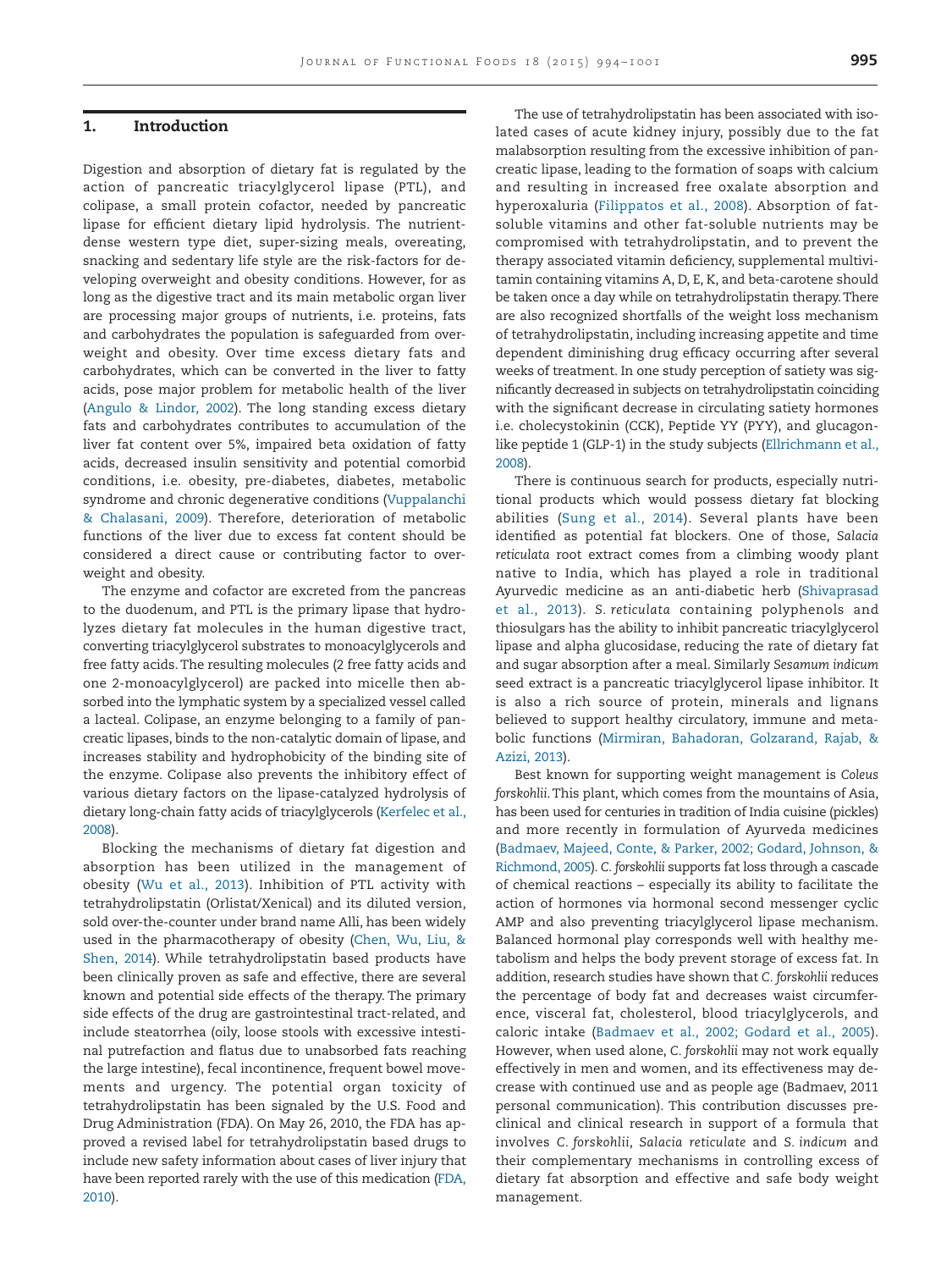# **2. Materials and methods**

# *2.1. Assay for pancreatic lipase inhibition* **in vitro**

# *2.1.1. Reagents and chemicals*

Porcine pancreatic lipase, 3-(*N*-morpholino)propansulfonic acid (MOPS), disodium salt of ethylenediaminetetraacetic acid (Na2EDTA•2H2O), Trizma base, calcium chloride dihydrate (CaCl2•2H2O), *N*,*N*-dimethylformamide and 4-nitrophenyl butyrate were obtained from Sigma Chemical Co. (St. Louis, MO, USA). Hydrochloric acid was obtained from Wako Pure Chemical Industries (Osaka, Japan). Orlistat (tetrahydrolipstatin) was obtained from Cayman Chemical Company (Ann Arbor, MI, USA).

#### *2.1.2. Preparation of test articles*

*2.1.2.1. Test articles.* Obtained from Japan Bio Actives Inc. (Tokyo, Japan) and included *C. forskohlii* extract (98%), *C. forskohlii* extract (40%), *S. reticulata* extract, *S. indicum* extract (70%) and stored at room temperature. Each of the test articles were dissolved in the solution for test article preparation so that the concentration would be 1000 µg/mL. The stock solutions were then diluted by factors of 10 successively to prepare 100, 10, and 1  $\mu$ g/mL solutions. The resulting solutions were used as samples in this study. For controls, only the solution for test article preparation was added.

# *2.1.3. Pancreatic lipase assay*

The reagents and measurements of pancreatic lipase were prepared and performed according to [Lee et al., 2010](#page-7-6) and [Lunder, Bratkovic, Kreft, and Strukelj \(2005\)](#page-7-7).The reagents were: 1. Tris buffer. A total of 100 mmol/L Tris–HCl (pH: 6.8) was prepared to prepare 5 mmol/L CaCl<sub>2</sub> and 1 mmol/L Na<sub>2</sub>EDTA; 2. Porcine pancreatic lipase solution. A total of 10 mmol/L of MOPS solution was added to porcine pancreatic lipase to form a suspension so that the concentration will be approximately 1000 unit/mL; 3. Enzyme solution. To each 30 µL of porcine pancreatic lipase solution, 850 µL of Tris buffer was added; 4. Substrate solution. The 4-nitrophenyl butyrate was dissolved by adding *N*,*N*-dimethylformamide so that the concentration would be 40 mmol/L. 5. Solution for test article preparation. The *N*,*N*dimethylformamide and Tris buffer were mixed at the ratio of 1:4 and used as the solution for test article preparation. A total of 100 µL of the sample (n = 2) and 880 µL of enzyme solution was added to the microplate, and then incubated for 15 min at 37 °C. After incubation was complete, 20 µL of the substrate solution were added to commence the enzyme reaction at 37 °C. After the enzyme reaction commenced, the absorbance was measured every minute at 405 nm for 15 min continually. The results obtained were processed using MikroWin Lite 2000 Advance II Version 4.41 (Mikrotek Laborsysteme GmbH, Overath, Germany), Microsoft Excel 2003 or 2007 (Microsoft Corporation, Redmond, WA, USA).

The inhibition rate of each test article on the pancreatic lipase activity was calculated for each concentration using the following formula:

Inhibition rate =  $(\%)$  (1 – Mean absorbance after 15 min of enzyme reaction with the addition of each test article Mean absorbance after 15 min of enzyme reaction for control) $\times 100$ .

# *2.2. Weight management study with* **C. forskohlii**

The study protocol was approved by the IRB of Miyawaki Orthopedics Clinic at Miyawaki Seika Hospital, 3-1-6 Ariakecho, Eniwa-shi, Hokkaido, Japan.

#### *2.2.1. Selection of subjects*

Male and female healthy overweight volunteers with 20 to less than 70 years of age were explained the objectives of the study in an informed consent document and agreed to participate in this study. The subjects had BMI of 25 and no higher than 30, not undergoing treatment for any medical condition, and meeting the inclusion criteria in prior screening, i.e. interview by the physician, physical examination and laboratory data. As a result of this selection, 14 subjects participated in the study.

# *2.2.2. Test diet*

Four capsules per day were orally administered 30 minutes before meals, with 2 capsules taken in the morning and 2 at night (on the days of hospital visits, the capsules were administered after completion of examinations). Capsules were: twopiece hard gel capsules containing 250 mg *C. forskohlii* (10%) per capsule: 250 mg stored at room temperature; two-piece hard gel capsules containing maltodextrins matching appearance of test capsules and stored at room temperature.

The standardized botanical extracts used in the study were 1) *C. forskohlii* (Briq.) which was root extract standardized for 10, 40 and 98% forskolin; 2) *S. reticulata* (Wight.) which was root and leaves extract standardized for 10% polyphenols (total of gallocatechin gallate, catechin gallate and mangiferin) by high performance liquid chromatography (HPLC) method (an HPLC curve is shown in Supplementary Fig. S1); 3) white sesamin extract (70%) (*S. indicum* L.) which was seed extract standardized for 70% sesamin.

# *2.2.3. HPLC analysis*

The *S. reticulata* extract was analyzed by HPLC using Shimadzu liquid chromatograph (Kyoto, Japan) with Shimadzu Shim-Pack C18 column (5  $\upmu$ m, 4.6 mm  $\times$  250 mm). The mobile phase consisted of Solution A (methanol, phosphoric acid 85% and water in 50:3.5:946.5) and Solution B (acetonitrile and methanol in 95:5) at a flow rate of 0.8 mL/min, with its absorbance detected at 278 nm. The linear gradient program in 90 minutes was used.

#### *2.2.4. Clinical protocol*

The subjects selected for the study were divided into two groups and given study diet and placebo capsules for 6 weeks continuously. The health status of study subjects and compliance with the regimen were monitored by the physician conducting the study at the time of the hospital visit, using the diet questionnaire and checking the intake records.The study group was evaluated at the baseline and after completion of the study. Physical examination included: height, body weight, body fat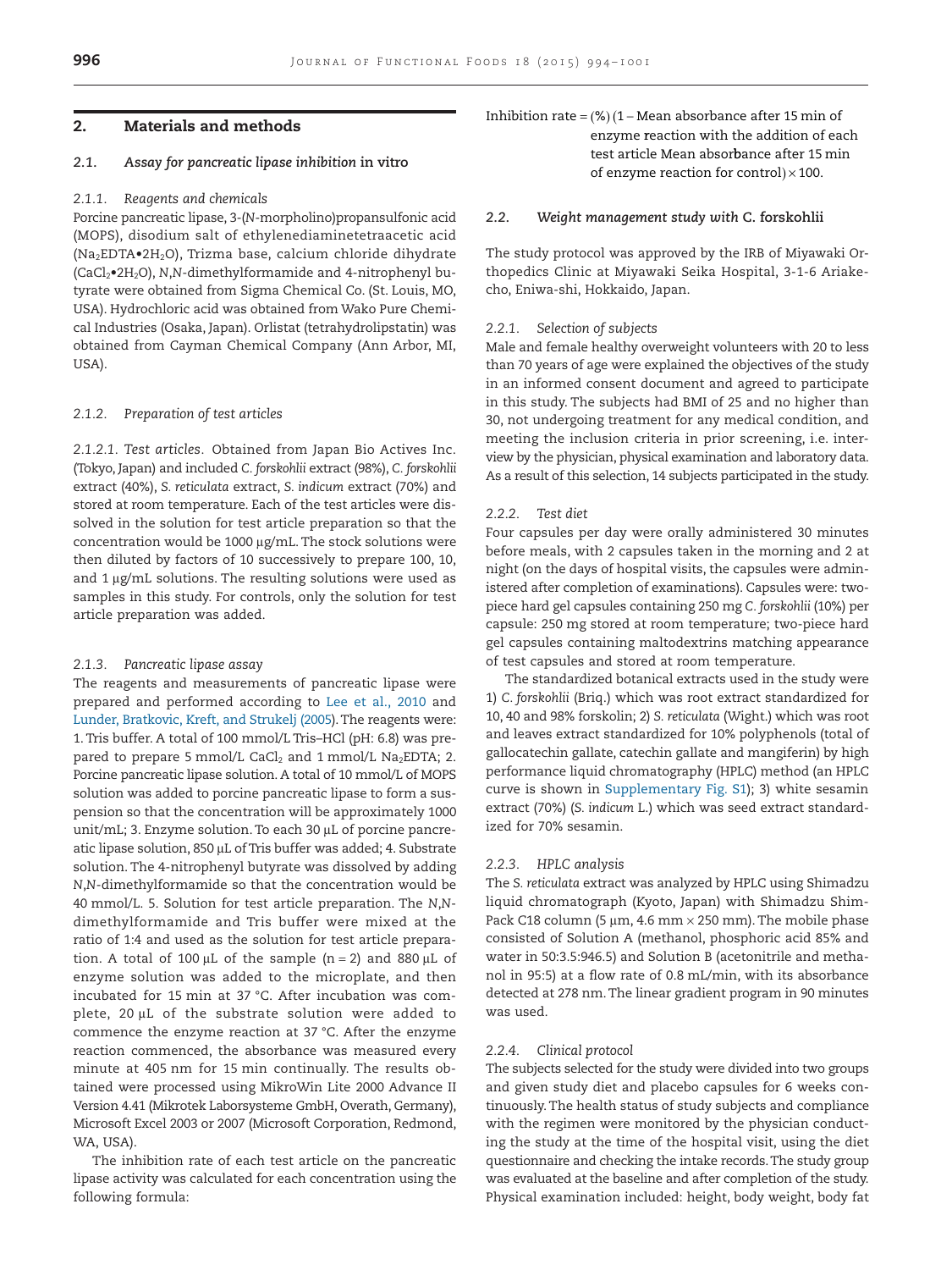percentage, BMI, body temperature, blood pressure and pulse, waist circumference, hip circumference, skinfold thickness (measurement at the bottom margin of the scapula on the back and the middle of the extension side of the upper arm, according to the caliper method). Measurement of abdominal fat was conducted with computerized tomography (CT): The area of fat (subcutaneous fat, visceral fat, and total fat) was measured at the umbilical cross-section for 3 subjects in the test diet group (2 males and 1 female) (Supplementary Fig. S2). Blood biochemistry included: Total protein, albumin, total bilirubin, AST (GOT), ALT (GPT), ALP, LDH, γ-GTP, T-CHO, HDL-C, TG, uric acid, urea nitrogen, creatinine, Na, Cl, K, and fasting blood glucose. Urine test included: Protein, sugar, urobilinogen, bilirubin, specific gravity, pH, ketone bodies, and occult blood.

# *2.2.5. Diet and exercise*

Each subject recorded the intake of food and drugs that may affect the test diet and body lipid profile; the amount of exercise was tracked by pedometer.

#### *2.2.6. End points statistical analysis*

For all data obtained in the study, the mean and standard deviation were calculated for each group. The main endpoints were set as body weight and body fat percentage, and the mean values were compared from before and after administration using a paired t-test with a significance level of 5%. Furthermore, the comparison between the 2 study diets was tested for equality of variance using the F-test. If the variance was found to be equal, Student's t-test was used for comparison of mean values, and if the variance was not equal, Welch's t-test was used.

# **3. Results**

# *3.1. The biological properties of* **C. forskohlii***,* **S. reticulata** *and* **S. indicum** *inhibiting pancreatic lipase* **in vitro**

The *in vitro* study evaluated three components of botanical formula i.e. *C. forskohlii*, *S. reticulata* and *S. indicum* extracts for their properties inhibiting pancreatic lipase activity (Table 1). All three extracts showed different degree and dynamics of pancreatic lipase activity inhibition. The stand-alone *C. forskohlii* extract (98%) in final concentrations of 0.1, 1, 10 and 100  $\mu$ g/ mL inhibited pancreatic lipase by 4.8, 4.9, 7.4, and 74.5%; 40% extract inhibited pancreatic lipase by 7.1, 8.4, 16.1, and 42.7%, respectively. *S. reticulata* extract (10%) in final concentrations 0.1, 1, 10 and 100 µg/mL inhibited pancreatic lipase by 2.9, 3.4, 16.7, and 53.6% respectively. *S. indicum* extract (70%) in final concentrations 0.1, 1, 10 and 100 µg/mL inhibited pancreatic lipase by 7.2, 15.1, 16.0, and 17.5% respectively.

In the *in vitro* experiments, when biologically inactive dose of 1 µg/mL of S. reticulata extract was combined with the suboptimal dose of 10 µg/mL of C. forskohlii (98%) extract, that resulted in synergistically enhanced 20.7% inhibition of pancreatic lipase activity [\(Table 2\)](#page-4-0) compared to only 10.8% inhibition calculated from addition of % inhibition values for *C. forskohlii* (98%) extract and *S. reticulata* stand-alone (Table 1). Based on

# **Table 1 –** *In vitro* **dose dependent inhibition of pancreatic lipase by botanical extracts stand alone and Tetrahydrolipstatin (Orlistat ®).**

| Group                         | Final conc.<br>$(\mu g/mL)$ | Inhibition<br>ratio $(\%)$ |
|-------------------------------|-----------------------------|----------------------------|
| Control                       |                             |                            |
| Coleus forskohlii Extract 98% | 0.1                         | 4.8                        |
|                               | $\mathbf{1}$                | 4.9                        |
|                               | 10                          | 7.4                        |
|                               | 100                         | 74.5                       |
| Coleus forskohlii Extract 40% | 0.1                         | 7.1                        |
|                               | $\mathbf{1}$                | 8.4                        |
|                               | 10                          | 16.1                       |
|                               | 100                         | 42.7                       |
| Salacia reticulata Extract    | 0.1                         | 2.9                        |
|                               | 1                           | 3.4                        |
|                               | 10                          | 16.7                       |
|                               | 100                         | 53.6                       |
| Sesamin Extract 70%           | 0.1                         | 7.2                        |
|                               | $\mathbf{1}$                | 15.1                       |
|                               | 10                          | 16.0                       |
|                               | 100                         | 17.5                       |
| Tetrahydrolipstatin           | 1                           | 82.5                       |
|                               | 10                          | 91.8                       |

the described synergistic action of *C. forskohlii* and *S. reticulata* the two compounds of the botanical formula may work in pull and push mechanism preventing tachyphylaxis, or the repeated use, time-dependent, decrease of biological activity and age related resistance to the mechanism of *C. forskohlii*.

On the other hand, *S. indicum* in the formula may play a dual role in its biological action on pancreatic lipase activity. The stand-alone *S. indicum* extract has shown different dynamics inhibiting pancreatic lipase depending on the low or high dose of the extract. In a low dose range, 0.1 and 1  $\mu$ g/mL, S. indicum outperforms *C. forskohlii* and *S. reticulata* in inhibiting pancreatic lipase activity. However, with the increased dose i.e. 10 and 100 μg/mL, S. indicum gradually becomes less biologically effective inhibiting pancreatic lipase compared to the equivalent doses of stand-alone *C. forskohlii* or *S. reticulata*.

Interestingly, addition of 1 µg/mL S. indicum extract (70%) to 10 μg/mL C. forskohlii (98%) extract resulted in only 9.6% inhibition of pancreatic lipase [\(Table 2\)](#page-4-0), contrary to the 22.5% inhibition calculated mathematically from sum of % inhibition afforded by either standalone compounds (Table 1). The above described biological response modifying action of *S. indicum* extract upon action of *C. forskohlii* indicates an important mechanism of the botanical composition which may harness the potential un-physiological inhibition of pancreatic lipase activity by the composition. Therefore *S. indicum* extract may exert dual action in the botanical composition enhancing pancreatic lipase inhibition but also preventing potential side effects of excessive pancreatic lipase inhibition of the formula. *S. indicum* works as a biological response modifier in a dose dependent manner controlling pancreatic lipase mechanism [\(Table 2\)](#page-4-0). Tetrahydrolipstatin (Orlistat) was evaluated in the *in vitro* study to compare with three botanical extracts for the potential to inhibit pancreatic lipase. The inhibitory action of tetrahydrolipstatin on pancreatic lipase was approximately 5 to 10 fold stronger than the tested botanical extracts [\(Table 2\)](#page-4-0).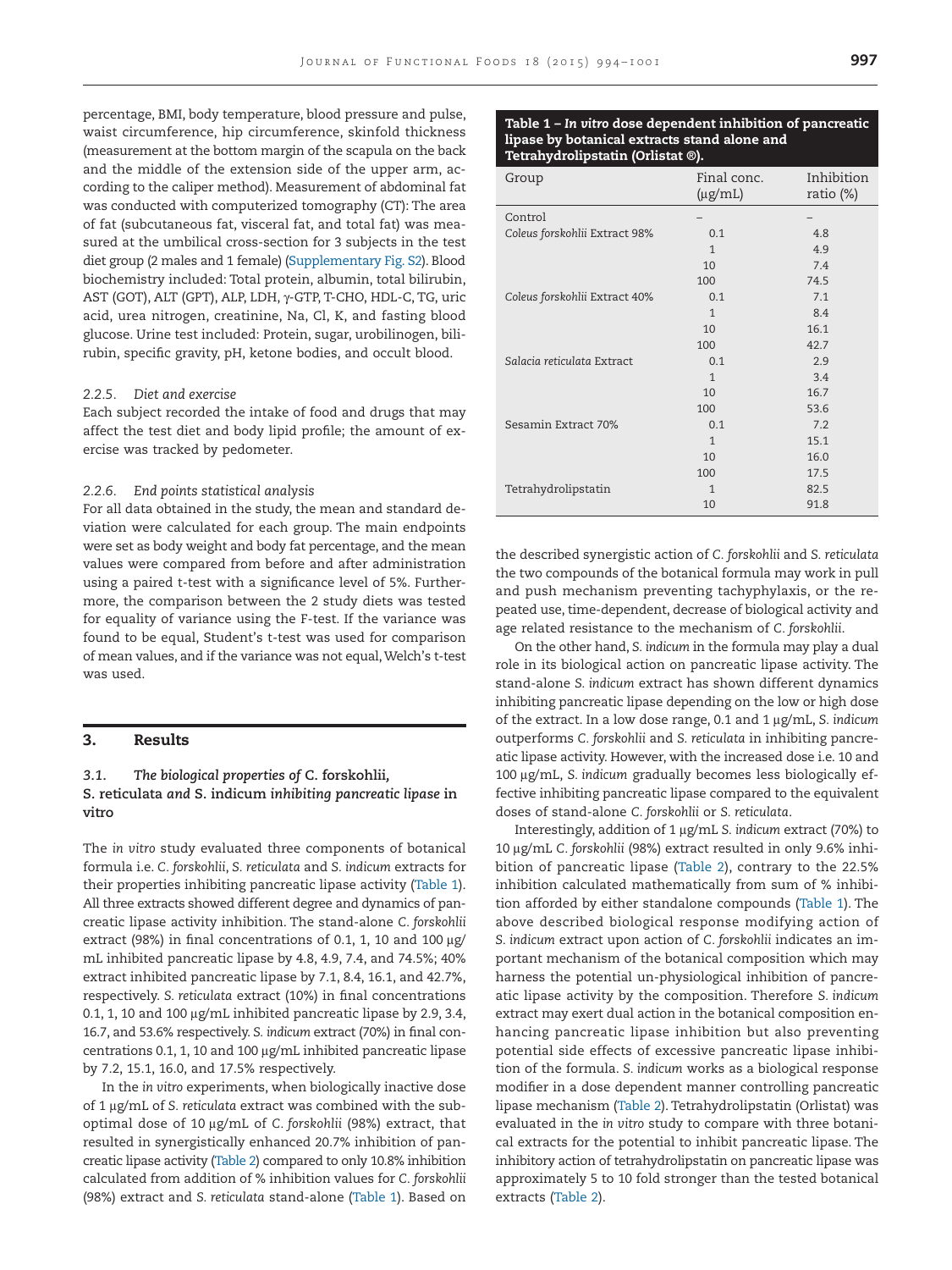<span id="page-4-0"></span>

| Table 2 – In vitro inhibition of pancreatic lipase by combining botanical extracts.                                                                                                 |                            |  |
|-------------------------------------------------------------------------------------------------------------------------------------------------------------------------------------|----------------------------|--|
| Group                                                                                                                                                                               | Inhibition<br>ratio $(\%)$ |  |
| Control<br>Coleus forskohlii Extract 40% (10 μg/mL) + White Sesamin Extract 70% (1 μg/mL)                                                                                           | 14.0                       |  |
| Coleus forskohlii Extract 40% (10 µg/mL) + Salacia reticulata Extract (1 µg/mL)<br>Coleus forskohlii Extract 98% (10 µg/mL) + White Sesamin Extract 70% (1 µg/mL)                   | 23.2<br>9.6                |  |
| Coleus forskohlii Extract 98% (10 µg/mL) + Salacia reticulata Extract (1 µg/mL)                                                                                                     | 20.7                       |  |
| White Sesamin Extract 70% (10 $\mu$ g/mL) + Salacia reticulata Extract (1 $\mu$ g/mL)<br>OD <sub>0</sub> : These values were measured before the enzyme reaction proceeded (t = 0). | 15.8                       |  |
| $OD_{15}$ : These values were measured at the enzyme reaction was finished (t = 15).<br>Inhibition ratio (%) was calculated from the following formula:                             |                            |  |
| Inhibition ratio (%) = $\left(1 - \frac{\text{Mean of } \Delta \text{OD after the sample was applied}}{\text{Mean of } \Delta \text{OD in Control}}\right) \times 100$              |                            |  |

# *3.2. Clinical evaluation of* **C. forskohlii** *in body weight management*

*C. forskohlii* stand alone was clinically evaluated primarily for its effects on body fat and blood lipids. *C. forskohlii* extract standardized for 10% diterpene forskolin, has been evaluated in a 6 week clinical trial with 7 male volunteers, average age  $41 \pm 4$ years old, body weight  $77.5 \pm 11.4$ , BMI 27.2  $\pm$  0.9, and 7 female volunteers, average age  $36 \pm 9$  years old, body weight  $75.6 \pm 7.3$  kg and BMI 27.5  $\pm$  1.4. The study subjects were randomized and received either 250 mg × 2 capsules of 10% *C. forskohlii* or 250 mg  $\times$  2 capsules of matching placebo 30 minutes before breakfast, and 30 minutes before a dinner. Total daily intake of *C. forskohlii*/placebo was 1000 mg (4 capsules) for six weeks. There was no dietary or life style modification in the course of the study. The six week administration of *C. forskohlii* diet or control (placebo) diet showed no objective or subjective side effects in the course of the study (Table 3).

#### *3.2.1. Percent body fat*

The percent of body fat for the *C. forskohlii* group was statistically significantly lower at the completion of administration compared to the baseline values ( $p < 0.05$ ) (Table 3). The percent of body fat for the placebo group was statistically significantly higher ( $p < 0.05$ ) (Table 3) at the end of administration compared to the baseline values. The percent body fat in

*C. forskohlii* group at completion of the study (6 weeks) as compared to the percent body fat in placebo group at completion of the study (6 weeks) was statistically significantly lower (p < 0.05). The percent body fat in *C. forskohlii* group preadministration was  $34.1 \pm 4.2$  and post-administration  $33.5 \pm 4.4$ vs. placebo pre-administration  $35.0 \pm 6.6$  and post-administration  $35.9 \pm 6.5$ . The fat content change measured with computerized tomography in various anatomic areas was evaluated selectively in 4 subjects from *C. forskohlii* test diet group before and after 6 weeks of the regimen. The whole body fat and central abdominal fat were diminished with no change in the subcutaneous fat at the completion of the study compared to the baseline values [\(Table 4\)](#page-5-0).

#### *3.2.2. Body weight*

*C. forskohlii* administration for 6 weeks did not affect body weight significantly, however numerically *C. forskohlii* group showed lower weight at the end of 6 weeks and in placebo group the numerical weight was increased at the end of 6 weeks as compared to the respective baseline values. The *C. forskohlii* group pre-trial weight was  $77.5 \pm 12.0$  kg and post-trial weight  $76.6 \pm 12.1$  kg; placebo pre-trial weight was  $75.5 \pm 7.2$  kg and posttrial  $76.0 \pm 7.4$  kg (Table 3).

#### *3.2.3. Waist circumference*

Waist circumference in *C. forskohlii* group was numerically lower compared to the baseline values, i.e. pre-trial was  $93.9 \pm 7.8$  cm

| Table 3 - Body measurement and physical parameters before and after 6 weeks of test diet<br>vs. placebo regimen. |              |                 |                 |
|------------------------------------------------------------------------------------------------------------------|--------------|-----------------|-----------------|
| Item                                                                                                             | Study diet   | At commencement | At completion   |
| Body weight (kg)                                                                                                 | Test diet    | $77.5 + 12.0$   | $76.0 + 12.1$   |
|                                                                                                                  | Control diet | $75.5 + 7.2$    | $76.0 + 7.4$    |
| Body fat (%)                                                                                                     | Test diet    | $34.1 + 4.2$    | $33.5 + 4.4^*$  |
|                                                                                                                  | Control diet | $35.0 + 6.6$    | $35.9 + 6.5^*$  |
| <b>BMI</b>                                                                                                       | Test diet    | $27.2 + 1.0$    | $26.9 + 1.0$    |
|                                                                                                                  | Control diet | $27.5 + 1.4$    | $27.7 + 1.6$    |
| Waist (cm)                                                                                                       | Test diet    | $93.9 + 7.8$    | $93.2 + 8.0$    |
|                                                                                                                  | Control diet | $92.1 + 7.1$    | $92.4 + 7.1$    |
| $Hip$ (cm)                                                                                                       | Test diet    | $101.0 \pm 2.9$ | $100.1 \pm 3.0$ |
|                                                                                                                  | Control diet | $100.2 \pm 3.4$ | $100.4 \pm 3.3$ |

<span id="page-4-1"></span>N = 7 of subjects in test diet group and 7 subjects in control diet group. Data are presented as mean ± SD. \* *p* < 0.05, significant difference compared to the baseline and between the group values by Paired-t test.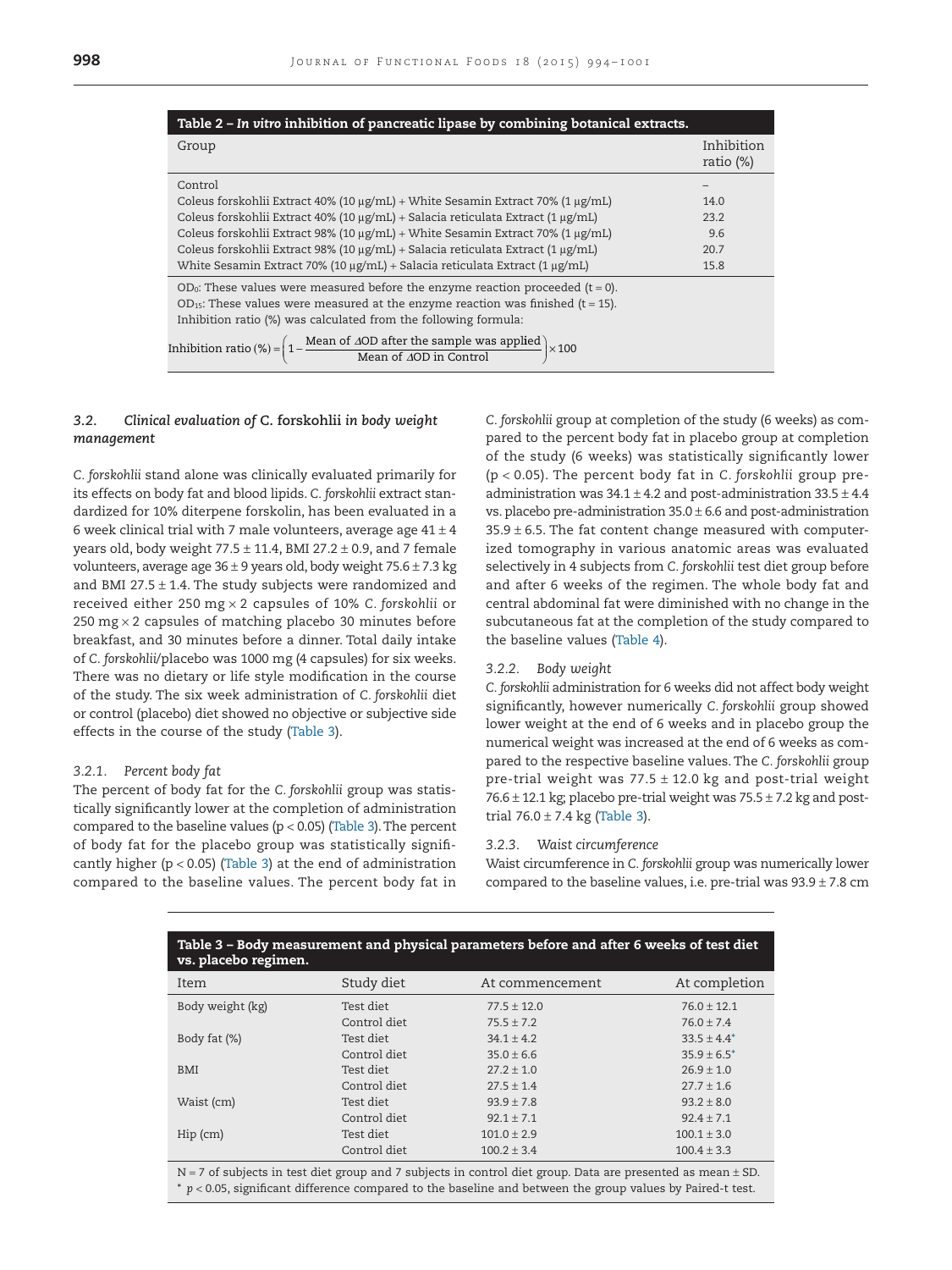<span id="page-5-0"></span>

| Table 4 - Evaluation of body fat area (cm <sup>2</sup> ) by computerized tomography in the C. forskohlii study<br>group diet. |                  |                  |                      |
|-------------------------------------------------------------------------------------------------------------------------------|------------------|------------------|----------------------|
| Item                                                                                                                          | At commencement  | At completion    | p-value <sup>a</sup> |
| Total fat                                                                                                                     | $345.2 + 59.7$   | $330.1 + 37.6$   | 0.370                |
| Subcutaneous fat                                                                                                              | $212.9 \pm 55.5$ | $215.2 + 45.3$   | 0.854                |
| Visceral fat                                                                                                                  | $132.3 \pm 95.6$ | $114.9 + 73.5$   | 0.355                |
| Changes in total fat                                                                                                          |                  | $-15.1 + 22.8$   |                      |
| Changes in subcutaneous fat                                                                                                   |                  | $2.3 + 19.4$     |                      |
| Changes in visceral fat                                                                                                       |                  | $-17.4 \pm 25.3$ |                      |
| $n = 3$ (3 subjects from the test diet group). Data are presented as mean $\pm$ SD.<br><sup>a</sup> p-value in paired-t test. |                  |                  |                      |

<span id="page-5-1"></span>and post-trial  $92.2 \pm 8.0$  cm. In the placebo group there was a numerical increase in the circumference at the end of trial compared to baseline values, i.e. pre-trial waist circumference was 92.1  $\pm$  7.1 cm and post-trial was 92.4  $\pm$  7.1 cm. Similar pattern of change to that of waist circumference was recorded in hip circumference, i.e. the *C. forskohlii* group pre-trial was  $101.0 \pm 2.9$  cm and post-trial  $100.1 \pm 3.0$  cm; in placebo group pre-trial hip circumference was  $100.2 \pm 3.4$  cm and post-trial  $100.4 \pm 3.3$  cm [\(Table 3\)](#page-4-0).

#### *3.2.4. Blood lipids*

The blood lipid levels showed trends in *C. forskohlii* and placebo receiving groups, i.e. in the *C. forskohlii* group total cholesterol decreased from baseline value of  $213 \pm 28$  mg/dL to posttrial value of  $200 \pm 15$  mg/dL. In the placebo receiving group total cholesterol slightly decreased from the baseline value of  $221 \pm 35$  mg/dL to post-trial value of  $218 \pm 38$  mg/dL. In the *C. forskohlii* receiving group there was no change in high density lipoprotein levels compared to the baseline. In the placebo receiving group there was a statistically significant decrease in high density lipoprotein levels from the baseline  $61 \pm 7$  mg/ dL to post-trial 58 ± 7 mg/dL (p < 0.05). The *C. forskohlii* triacylglycerol levels decreased from pre-trial value of 137  $\pm$  69 mg/dL to post-trial value of 120  $\pm$  74 mg/dL. In the placebo receiving group triacylglycerol levels increased from the baseline value of  $98 \pm 33$  mg/dL to post-trial value of  $109 \pm 54$  mg/dL (Table 5).

# *3.2.5. Blood chemistry and urine analysis*

The blood biochemistry and urine analysis values in *C. forskohlii* and placebo receiving groups were not clinically and statistically different from the baseline values and between the groups.

#### *3.2.6. Caloric intake*

The effects of 6 week administration of *C. forskohlii* on caloric intake of food was compared to the placebo group. In the placebo group caloric intake was increased by approximately 700 kcal by the end of 6 weeks, whereas in the *C. forskohlii* group caloric intake was decreased by approximately 300 kcal by the end of 6 weeks [\(Table 6\)](#page-6-6). The difference between the baseline and end of the study (6 weeks) in caloric intake for *C. forskohlii* groups was statistically significant ( $p < 0.05$ ). The statistically significant decrease in caloric intake with *C. forskohlii* as compared to the baseline may indicate a satiety effect with the herb. By comparison current generation of pancreatic lipase inhibitors, i.e. tetrahydrolipstatin shows tendency to increase levels of appetite [\(Ellrichmann et al., 2008\)](#page-6-4).

The *in vitro* results show for the first time *C. forskohlii* inhibition of pancreatic lipase activity and the clinical effects of decreased total body fat with the herb and its satiety effects may support previous literature reporting application of *C. forskohlii* in body weight management [\(Badmaev et al., 2002;](#page-6-5) [Godard et al., 2005\)](#page-6-5).

# **4. Discussion**

Excess dietary fatty acids from an unbalanced diet and overeating gradually overwhelm and incapacitate hepatocytes in obese patients. Their mitochondrial fatty acid beta-oxidation for energy is impaired. This biochemical burden to hepatocytes is further aggravated by the oxidative stress due to unbalanced nutrition and low antioxidant capacity. Over time the biochemical and oxidative stress to hepatocytes and the liver leads to the development of insulin resistance. Insulin

| Table 5 – Results of blood lipid tests in C. forskohlii test diet vs. control (placebo) diet.                                                                                                                                                                                                                                                                                                                                |                            |              |                 |               |
|------------------------------------------------------------------------------------------------------------------------------------------------------------------------------------------------------------------------------------------------------------------------------------------------------------------------------------------------------------------------------------------------------------------------------|----------------------------|--------------|-----------------|---------------|
| Item                                                                                                                                                                                                                                                                                                                                                                                                                         | Reference values           | Study diet   | At commencement | At completion |
| T-Cho (mg/dL)                                                                                                                                                                                                                                                                                                                                                                                                                | 150-219                    | Test diet    | $213 + 28$      | $200 \pm 15$  |
|                                                                                                                                                                                                                                                                                                                                                                                                                              |                            | Control diet | $221 \pm 35$    | $218 \pm 38$  |
| $HDL-C$ (mg/dL)                                                                                                                                                                                                                                                                                                                                                                                                              | Male: 40-80; Female: 40-90 | Test diet    | $57 + 15$       | $53 \pm 14$   |
|                                                                                                                                                                                                                                                                                                                                                                                                                              |                            | Control diet | $61 \pm 7$      | $58 \pm 7^*$  |
| TG (mg/dL)                                                                                                                                                                                                                                                                                                                                                                                                                   | $50 - 149$                 | Test diet    | $137 + 69$      | $120 \pm 74$  |
|                                                                                                                                                                                                                                                                                                                                                                                                                              |                            | Control diet | $98 \pm 33$     | $109 \pm 54$  |
| $\mathbf{v} = \mathbf{r} + \mathbf{v} + \mathbf{v} + \mathbf{v} + \mathbf{v} + \mathbf{v} + \mathbf{v} + \mathbf{v} + \mathbf{v} + \mathbf{v} + \mathbf{v} + \mathbf{v} + \mathbf{v} + \mathbf{v} + \mathbf{v} + \mathbf{v} + \mathbf{v} + \mathbf{v} + \mathbf{v} + \mathbf{v} + \mathbf{v} + \mathbf{v} + \mathbf{v} + \mathbf{v} + \mathbf{v} + \mathbf{v} + \mathbf{v} + \mathbf{v} + \mathbf{v} + \mathbf{v} + \mathbf$ |                            |              |                 |               |

<span id="page-5-2"></span> $N = 7$  of subjects in each group. Data are presented as mean  $\pm$  SD.

\* *p* < 0.05, significant difference compared with baseline by Paired-t test.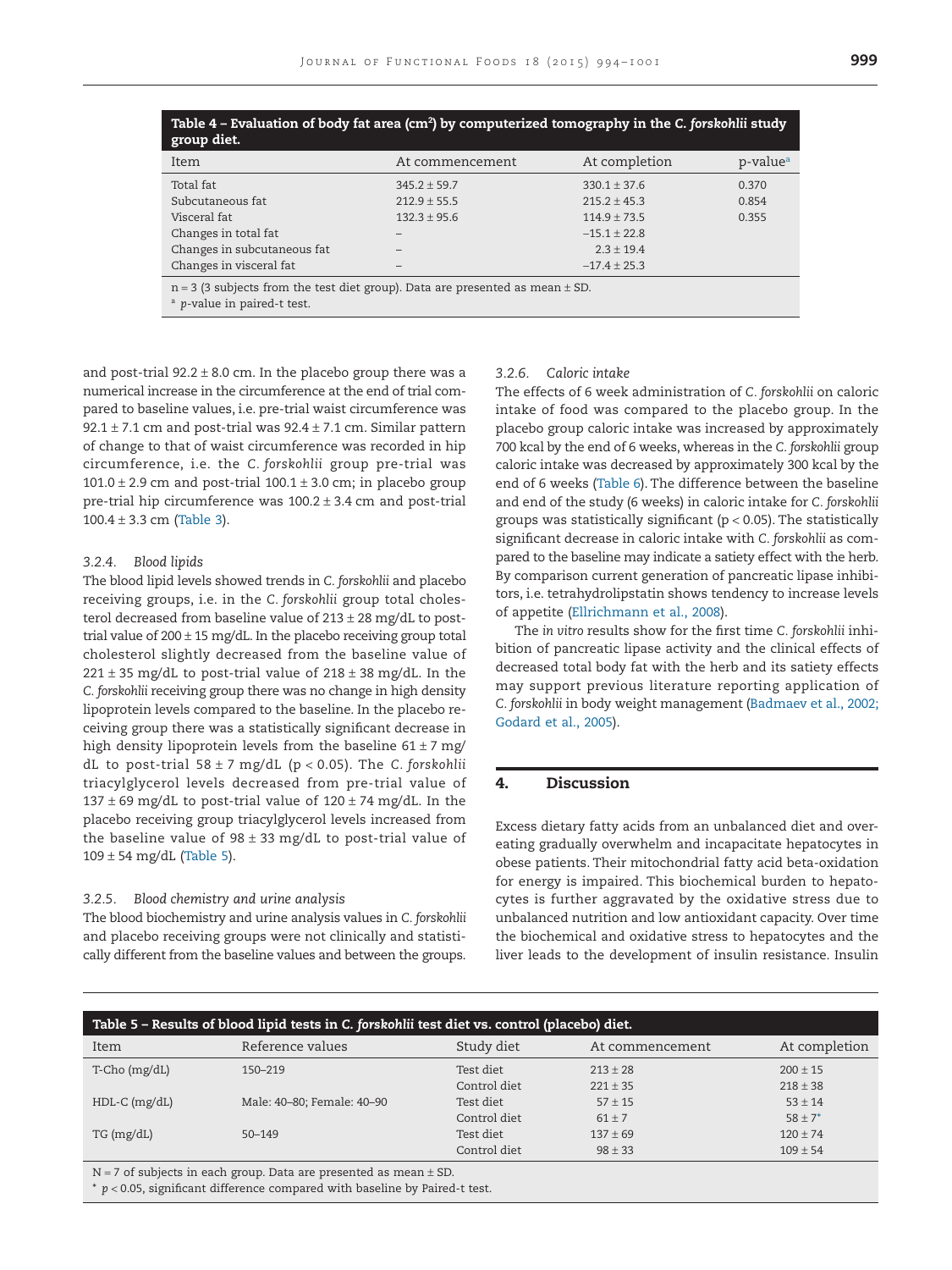# <span id="page-6-6"></span>**Table 6 – Appetite effect measured by calorie intake in** *Coleus forskohlii* **test diet and placebo receiving subjects for 6 weeks.**

| Study groups      | PRE (kcal)    | POST (kcal)    |
|-------------------|---------------|----------------|
| Coleus forskohlii | $5519 + 1341$ | $5222 + 1301*$ |
| Placebo           | $5827 + 1535$ | $6527 + 1210$  |
|                   |               |                |

<span id="page-6-7"></span> $N = 7$  of subjects in each group. Data are presented as mean  $\pm$  SD. \* *p* < 0.05, significant difference compared with baseline by Paired-t test.

resistance is related to elevated blood sugar and the hormone insulin, increased free fatty acids and their metabolites, metabolic and oxidative stress to hepatocytes and the liver, inefficient fat metabolism and the development of obesity and other comorbid conditions including pre-diabetes, diabetes and metabolic syndrome.

Addressing excessive dietary fat absorption and accumulating dietary liver fat as a cause of overweight and obesity has been increasingly discussed in the literature. The search for natural safe and effective food supplements preventing excessive dietary fat absorption including *C. forskohlii*, *S. reticulata* and *S. indicum* extracts combined with a healthy diet and active life style can lead to a sensible weight-loss strategy.

The *C. forskohlii* stand-alone test diet statistically significantly lowered body fat and resulted in decreased appetite as assessed by statistically significantly decreased caloric intake in the 6 week clinical study as compared to placebo receiving group. It is possible that *C. forskohlii* decreases levels of appetite regulating postprandial hormonal substance ghrelin associated with feeding and increased food intake and produced by endocrine cells in the gastric mucosa and pancreas.

As previously discussed the efficacy of available pancreatic lipase inhibitors, i.e. tetrahydrolipstatin tend to decrease with prolonged use and in addition may also increase levels of appetite, thus diminishing their weight loss potential [\(Ellrichmann et al., 2008\)](#page-6-4).

In the current *in vitro* study *C. forskohlii* extract has been shown for the first time to inhibit pancreatic lipase activity. In addition in the clinical study, the daily intake of 1000 mg *C. forskohlii* standardized for 10% forskolin for a relatively short period of 6 weeks showed statistically significant lowering of total body fat as compared to the baseline and placebo group. The computerized tomography performed only on 4 subjects in the *C. forskohlii* test diet group showed decreased total body fat and abdominal fat in comparison to the baseline. These effects of stand-alone *C. forskohlii* have been emphasized by the *in vitro* synergy between *C. forskohlii* and *S. reticulata* inhibiting pancreatic lipase.The synergy between the two compounds is potentially important due to reported decrease of *C. forskohlii* weight loss potential with aging and depending on gender of the population, with male population being less responsive to the mechanism of *C. forskohlii* (Badmaev, 2011 personal communication). The addition of white *S. indicum* extract to the formula has been found to synergistically assist inhibition of the pancreatic lipase in a lower dose range, while moderating the pancreatic lipase inhibition in a higher dose range. This dual mechanism of *S. indicum* has been postulated as a safety mechanism preventing any potential side effects resulting from

excessive inhibition of pancreatic lipase activity. Interestingly *S. reticulata* of the discussed three herb formula has well known anti-diabetic properties by inhibiting alpha-glucosidase, an enzyme which facilitates gastrointestinal absorption of dietary carbohydrates [\(Shivaprasad et al., 2013\)](#page-7-4).

The results of current clinical study support the role of *C. forskohlii* in diminishing excessive body fat, with no objective and/or subjective side effects reported in the course of daily administration of 1000 mg *C. forskohlii* for 6 weeks. The *in vitro* study of the *C. forskohlii*, *S. reticulata* and *S. indicum* extract supports the rationale for three herb formula and its synergistic and complementary activity.The formula may provide safe and effective regimen preventing gastrointestinal absorption and accumulation of excess dietary fat, lowering appetite levels and decreasing total and abdominal fat potentially preventing obese and overweight conditions.

# **Acknowledgements**

This study was supported by the National Taiwan University NTU-102R7777; National Science Council NSC 101-2628-B-022- 001-MY4, 102-2628-B-002-053-MY3.

# **Appendix: Supplementary material**

Supplementary data to this article can be found online at [doi:10.1016/j.jff.2015.05.027.](http://dx.doi.org/10.1016/j.jff.2015.05.027)

# REFERENCES

- <span id="page-6-0"></span>[Angulo, P., & Lindor, K. D. \(2002\). Non-alcoholic fatty liver](http://refhub.elsevier.com/S1756-4646(15)00265-0/sr0010) disease. *[Journal of Gastroenterology and Hepatology](http://refhub.elsevier.com/S1756-4646(15)00265-0/sr0010)*, (Suppl. 1), [86–90.](http://refhub.elsevier.com/S1756-4646(15)00265-0/sr0010)
- <span id="page-6-5"></span>[Badmaev, V., Majeed, M., Conte, A. A., & Parker, J. E. \(2002\).](http://refhub.elsevier.com/S1756-4646(15)00265-0/sr0015) [Diterpene forskolin \(Coleus forskohlii, Benth.\) A possible new](http://refhub.elsevier.com/S1756-4646(15)00265-0/sr0015) [compound for reduction of body weight by increasing lean](http://refhub.elsevier.com/S1756-4646(15)00265-0/sr0015) [body mass.](http://refhub.elsevier.com/S1756-4646(15)00265-0/sr0015) *NutraCos*, 1.
- <span id="page-6-1"></span>[Chen, Q., Wu, X., Liu, L., & Shen, J. \(2014\). Polyphenol-rich extracts](http://refhub.elsevier.com/S1756-4646(15)00265-0/sr0020) [from Oiltea camellia prevent weight gain in obese mice fed a](http://refhub.elsevier.com/S1756-4646(15)00265-0/sr0020) [high-fat diet and slowed the accumulation of triacylglycerols](http://refhub.elsevier.com/S1756-4646(15)00265-0/sr0020) in 3T3-L1 adipocytes. *[Journal of Functional Foods](http://refhub.elsevier.com/S1756-4646(15)00265-0/sr0020)*, *9*, 148–155.
- <span id="page-6-4"></span>[Ellrichmann, M., Kapelle, M., Ritter, P. R., Holst, J. J., Herzig, K. H.,](http://refhub.elsevier.com/S1756-4646(15)00265-0/sr0025) [Schmidt, W. E., Schmitz, F., & Meier, J. J. \(2008\). Orlistat](http://refhub.elsevier.com/S1756-4646(15)00265-0/sr0025) [inhibition of intestinal lipase acutely increases appetite and](http://refhub.elsevier.com/S1756-4646(15)00265-0/sr0025) [attenuates postprandial glucagon-like peptide-1-\(7–36\)](http://refhub.elsevier.com/S1756-4646(15)00265-0/sr0025) [amide-1, cholecystokinin, and peptide YY concentrations.](http://refhub.elsevier.com/S1756-4646(15)00265-0/sr0025) *[Journal of Clinical Endocrinology and Metabolism](http://refhub.elsevier.com/S1756-4646(15)00265-0/sr0025)*, *93*, 3995–3998.
- <span id="page-6-2"></span>FDA. *[FDA Drug Safety Communication: Completed safety review of](http://refhub.elsevier.com/S1756-4646(15)00265-0/sr0030) [Xenical/Alli \(orlistat\) and severe liver injury](http://refhub.elsevier.com/S1756-4646(15)00265-0/sr0030)*. (2010). <[http://www.fda.gov/Drugs/DrugSafety/](http://www.fda.gov/Drugs/DrugSafety/PostmarketDrugSafetyInformationforPatientsandProviders/ucm213038.htm) [PostmarketDrugSafetyInformationforPatientsandProviders/](http://www.fda.gov/Drugs/DrugSafety/PostmarketDrugSafetyInformationforPatientsandProviders/ucm213038.htm) [ucm213038.htm](http://www.fda.gov/Drugs/DrugSafety/PostmarketDrugSafetyInformationforPatientsandProviders/ucm213038.htm)>.Accessed 26.05.10.
- <span id="page-6-3"></span>[Filippatos, T. D., Derdemezis, C. S., Gazi, I. F., Nakou, E. S.,](http://refhub.elsevier.com/S1756-4646(15)00265-0/sr0035) [Mikhailidis, D. P., & Elisaf, M. S. \(2008\). Orlistat-associated](http://refhub.elsevier.com/S1756-4646(15)00265-0/sr0035) [adverse effects and drug interactions: A critical review.](http://refhub.elsevier.com/S1756-4646(15)00265-0/sr0035) *Drug Safety*, *31*[, 53–65.](http://refhub.elsevier.com/S1756-4646(15)00265-0/sr0035)
- [Godard, M. P., Johnson, B. A., & Richmond, S. R. \(2005\). Body](http://refhub.elsevier.com/S1756-4646(15)00265-0/sr0040) [composition and hormonal adaptations associated with](http://refhub.elsevier.com/S1756-4646(15)00265-0/sr0040) [forskolin consumption in overweight and obese men.](http://refhub.elsevier.com/S1756-4646(15)00265-0/sr0040) *Obesity Research*, *13*[, 1335–1343.](http://refhub.elsevier.com/S1756-4646(15)00265-0/sr0040)